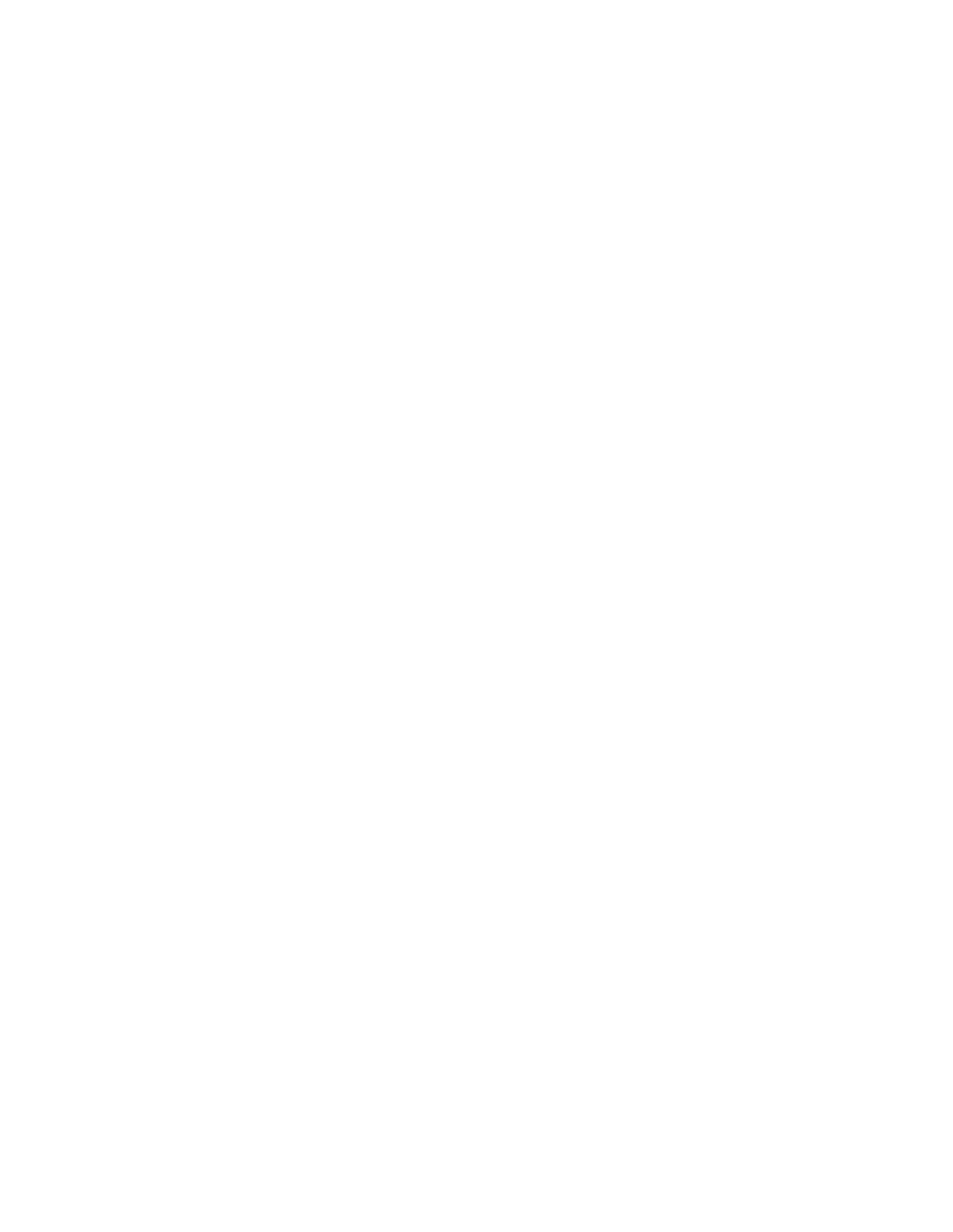

Developmental Disabilities • Mental Health • Substance Recovery

**TO BE COMPLETED BY THE SCHOOL.**

**STUDENT'S NAME**\_\_\_\_\_\_\_\_\_\_\_\_\_\_\_\_\_\_\_\_\_\_\_\_\_\_\_\_\_\_\_\_\_\_\_\_

### TO WHOM IT MAY CONCERN:

Attached is the newest Educational Eligibility Checklist (**eff 7/17/17**) for the FSS program for the Director of Special Education, RESA, Teacher or ISD Authority to complete. Please discard old educational eligibility checklist and begin to use the current one. If you would like this form sent electronically, please email me.

Make sure school documentation is copied or typed (if typed, must use the exact verbiage from original form) on the school's letterhead.

Never give the documentation to the parents to submit; it has to come directly from the school or it will not **be considered valid.**

#### **Please note:**

- 1. Date *required*
- 2. From *required*
	- a. **Signature** (person completing form) and **name of the school** (Public, ISD, RESA, or Charter) providing the information is *required*
- 3. **Per requirement of the State of Michigan**, this information *MUST BE COPIED* onto school letterhead
- 4. If student is ASD, you *must* identify if the student is enrolled/attending public school

#### **Please send the eligibility checklist to me through one of the three ways provided:**

- **Mail:**  OCHN, ATTN: Stephanie Glennie, 5505 Corporate Dr., Troy, MI 48085
- **Fax:**  947.218.3836, ATTN: Stephanie Glennie
- **Email:**  glennies@oaklandchn.org

Please do not hesitate to contact me if you have any questions regarding this form.

Thank you,

Stephanie Glennie FSS Coordinator Oakland Community Health Network Phone: 248.464.6379 Fax: 947.218.3836

Rev. 7/17/17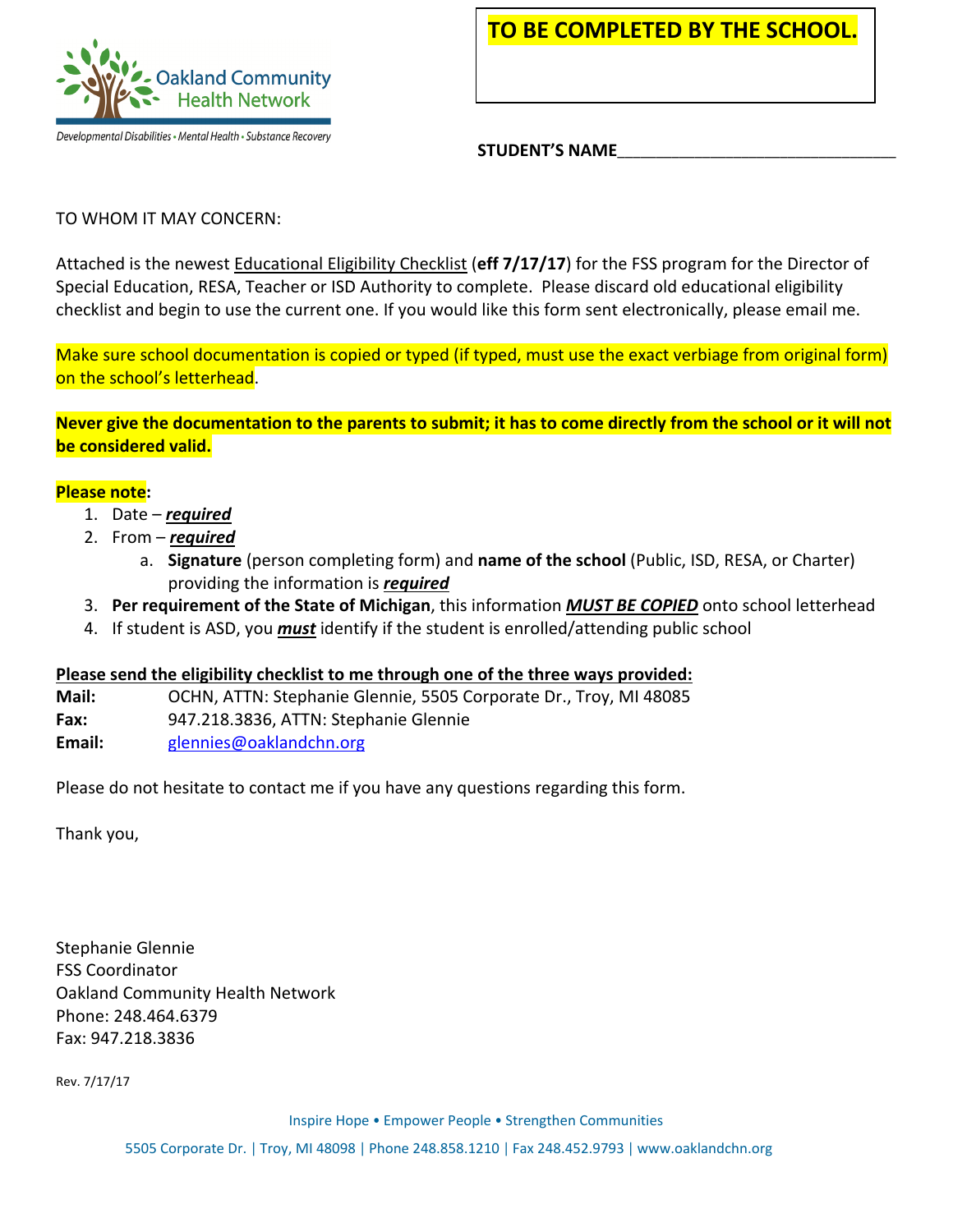**Suggested** Language to Report a Student's Educational Eligibility Category & Programming for Michigan's Family Support Subsidy Program

**Must be printed on school stationery and include a school authority signature at bottom of page.**

DATE:

#### TO: **Stephanie Glennie, OCHN, Fax: 947.218.3836 / Email: glennies@oaklandchn.org**

FROM: (Insert school authority name along with the name of the Public School, Intermediate School District, Local Educational Agency or Public School Academy providing this information)

SUBJECT: Identification of Special Education Eligibility Category\* & classroom or program placement if ASD (R 340.1715)

Student's Name: \_\_\_\_\_\_\_\_\_\_\_\_\_\_\_\_\_\_\_\_\_\_\_\_\_\_\_\_\_\_\_\_\_\_\_\_\_

This student is eligible for special education under the eligibility category of:

\_\_\_\_ Cognitive Impairment (CI) R 340.1705

If the eligibility category is cognitive impairment, does the latest intellectual assessment show development at a rate of 4.5 or more standard deviations below the mean?  $Yes$  \_\_\_ No

Severe Multiple Impairment (SXI) R 340.1714

Autism Spectrum Disorder (ASD) R 340.1715

 If the student's educational eligibility category is ASD, please verify programming by checking one of the following options:

\_\_\_\_ R 340.1738 Programs for Students with Severe Cognitive Impairment

\_\_\_\_ R 340.1748 Programs for Students with Severe Multiple Impairments

\_\_\_\_ R 340.1758(a) or (b) Programs for Students with Autism Spectrum Disorder

\_\_\_\_ Student's Resource Room program (Elementary R 340.1749a, Secondary R 340.1749b) meets the requirements of R 340.1758(b)

Student's Early Childhood Special Education program (R 340.1754) meets the requirements of R 340.1758(b)

Student's Early Childhood Special Education Services (R 340.1755) meets the requirements of R 340.1758(b)

\_\_\_\_ Student's Individualized Family Service Plan (R 340.1862) meets the requirements of R 340.1758(b)

\_\_\_\_ Student's mild (R 340.1740) or moderate (R 340.1739) Cognitive Impairment program meets the requirements of R 340.1758(b)

ISD Plan Content Areas (R 340.1832) This student is receiving special education services through an approved ISD plan. This plan meets the requirements of R 340.1758(b)

Student's educational programming does not meet any of the above criteria

For ASD students only - Student is enrolled/attending public school

Signature:

\*Please note this only identifies the special education category for the student listed above, The school does **NOT** determine educational eligibility for the Family Support Subsidy Program.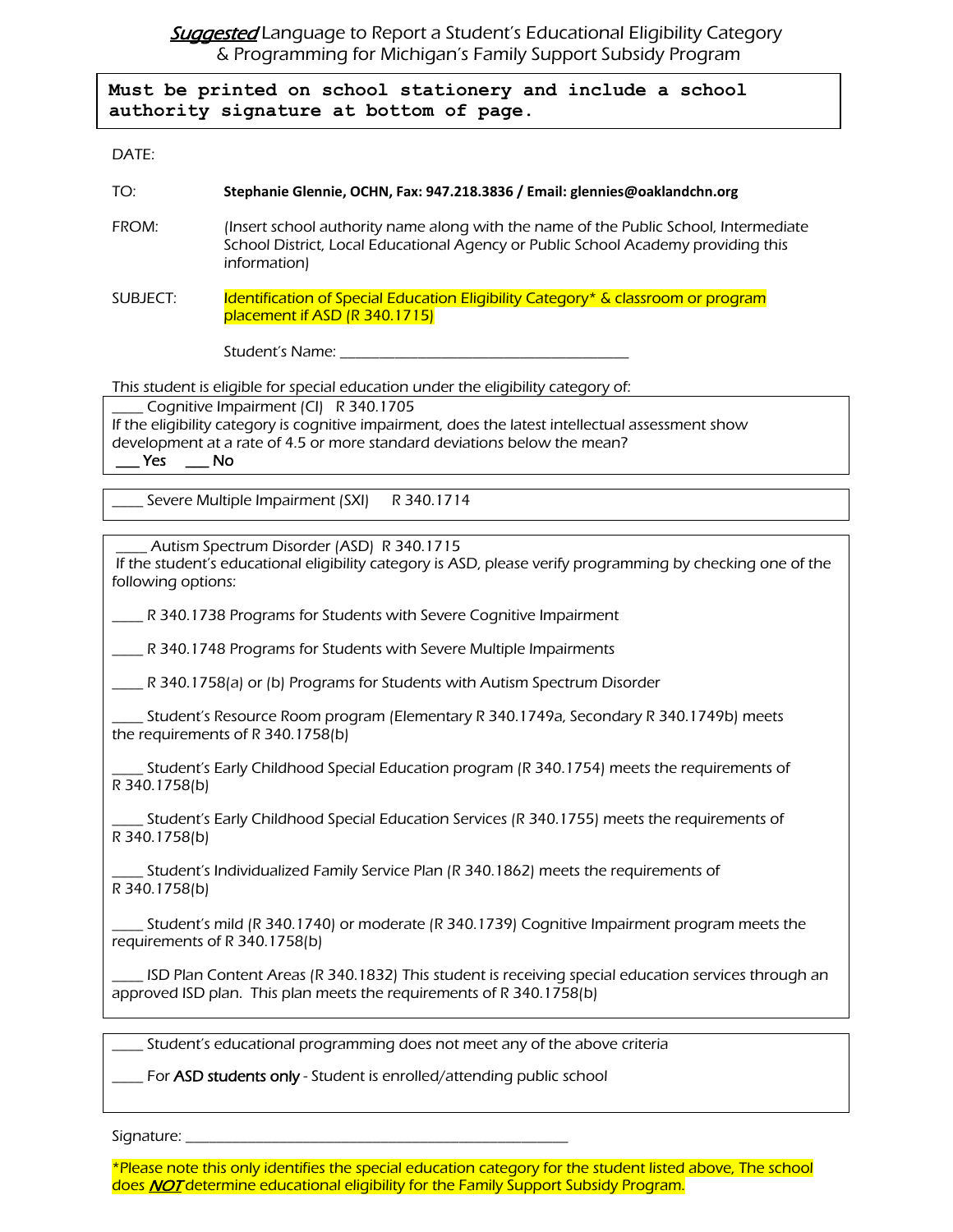|              | Return is due April 18, 2022. Type or print in blue or black ink.                                                                              |                |                                                           |                                               | 2021 MICHIGAN Individual Income Tax Return MI-1040 |               |                                     |                   |                       |     | <b>Amended Return</b><br>(Include Schedule AMD)             |  |
|--------------|------------------------------------------------------------------------------------------------------------------------------------------------|----------------|-----------------------------------------------------------|-----------------------------------------------|----------------------------------------------------|---------------|-------------------------------------|-------------------|-----------------------|-----|-------------------------------------------------------------|--|
|              | 1. Filer's First Name                                                                                                                          | M.I.           | Last Name                                                 |                                               |                                                    |               |                                     |                   |                       |     | 2. Filer's Full Social Security No. (Example: 123-45-6789)  |  |
|              | If a Joint Return, Spouse's First Name                                                                                                         | M.I.           | Last Name                                                 |                                               |                                                    |               |                                     |                   |                       |     |                                                             |  |
|              | Home Address (Number, Street, or P.O. Box)                                                                                                     |                |                                                           |                                               |                                                    |               |                                     |                   |                       |     | 3. Spouse's Full Social Security No. (Example: 123-45-6789) |  |
| City or Town |                                                                                                                                                |                |                                                           | State                                         | ZIP Code                                           |               |                                     |                   |                       |     | 4. School District Code (5 digits - see page 60)            |  |
|              | 5. STATE CAMPAIGN FUND                                                                                                                         |                |                                                           |                                               |                                                    |               | 6. FARMERS, FISHERMEN, OR SEAFARERS |                   |                       |     |                                                             |  |
|              | Check if you (and/or your spouse, if<br>filing a joint return) want \$3 of your taxes                                                          |                | а.                                                        | Filer                                         |                                                    |               |                                     |                   |                       |     | Check this box if 2/3 of your income is from farming,       |  |
|              | to go to this fund. This y<br>your tax or reduce you refund.                                                                                   | <b>acrease</b> |                                                           | pouse                                         |                                                    |               | shing, or s <mark>l</mark>          |                   |                       |     |                                                             |  |
|              | 7. 2021 FILING STATUS.<br>one.                                                                                                                 |                |                                                           |                                               |                                                    | 202           | RESIDENC                            |                   |                       |     | Check all that apply.                                       |  |
| a.           | Single                                                                                                                                         |                | k po <mark>l</mark><br>$ {\bf c} $<br>$3$ and $e$<br>er s | om let <mark>e</mark><br><b>bust</b><br>All n | he                                                 | ъ.            | Resident                            |                   |                       |     | * If you check box "b" or                                   |  |
| b.           | Married filing join.                                                                                                                           | low:           |                                                           |                                               |                                                    |               |                                     | ber               |                       |     | "c," you must complete<br>and include Schedule              |  |
| C.           | Married filing separately*                                                                                                                     |                |                                                           |                                               |                                                    |               | Part-Year Resident *                |                   |                       |     | NR.                                                         |  |
|              | 9. EXEMPTIONS. NOTE: If someone else can claim you as a dependent, check box 9e, enter 0 on line 9a and enter \$1,500 on line 9e (see instr.). |                |                                                           |                                               |                                                    |               |                                     |                   |                       |     |                                                             |  |
|              |                                                                                                                                                |                |                                                           |                                               |                                                    |               |                                     |                   | \$4,900 9a.           |     |                                                             |  |
|              | b. Number of individuals who qualify for one of the following special exemptions: deaf,                                                        |                |                                                           |                                               |                                                    |               |                                     | $\mathsf{x}$      |                       |     |                                                             |  |
|              | blind, hemiplegic, paraplegic, quadriplegic, or totally and permanently disabled                                                               |                |                                                           |                                               |                                                    | 9b.<br>9c.    |                                     | $\mathsf{x}$<br>x | $$2,800$ 9b.<br>\$400 | 9c. |                                                             |  |
|              | d. Number of Certificates of Stillbirth from MDHHS (see instructions)                                                                          |                |                                                           |                                               |                                                    | 9d.           |                                     | $\mathsf{x}$      | \$4,900               | 9d. |                                                             |  |
|              |                                                                                                                                                |                |                                                           |                                               |                                                    |               |                                     |                   |                       | 9е. |                                                             |  |
|              |                                                                                                                                                |                |                                                           |                                               |                                                    |               |                                     |                   |                       | 9f. |                                                             |  |
|              |                                                                                                                                                |                |                                                           |                                               |                                                    |               |                                     |                   | 10.                   |     |                                                             |  |
| 11.          |                                                                                                                                                |                |                                                           |                                               |                                                    |               |                                     |                   | 11.                   |     |                                                             |  |
| 12.          |                                                                                                                                                |                |                                                           |                                               |                                                    |               |                                     |                   | 12.                   |     |                                                             |  |
| 13.          |                                                                                                                                                |                |                                                           |                                               |                                                    |               |                                     |                   | 13.                   |     |                                                             |  |
| 14.          | Income subject to tax. Subtract line 13 from line 12. If line 13 is greater than line 12, enter "0"                                            |                |                                                           |                                               |                                                    |               |                                     |                   | 14.                   |     |                                                             |  |
| 15.          |                                                                                                                                                |                |                                                           |                                               |                                                    |               |                                     |                   | 15.                   |     |                                                             |  |
| 16.          | Taxable income. Subtract line 15 from line 14. If line 15 is greater than line 14, enter "0"                                                   |                |                                                           |                                               |                                                    |               |                                     |                   | 16.                   |     |                                                             |  |
|              |                                                                                                                                                |                |                                                           |                                               |                                                    |               |                                     |                   | 17.                   |     |                                                             |  |
|              | <b>NON-REFUNDABLE CREDITS</b>                                                                                                                  |                |                                                           |                                               |                                                    | <b>AMOUNT</b> |                                     |                   |                       |     | <b>CREDIT</b>                                               |  |
|              | 18. Income Tax Imposed by government units outside Michigan.<br>Include a copy of the return (see instructions)                                |                |                                                           |                                               | 18a.                                               |               |                                     | 00 <sub>1</sub>   | 18b.                  |     |                                                             |  |
| 19.          | Michigan Historic Preservation Tax Credit carryforward (see                                                                                    |                |                                                           |                                               | 19a.                                               |               |                                     | 00                | 19b.                  |     |                                                             |  |
| 20.          | Income Tax. Subtract the sum of lines 18b and 19b from line 17.                                                                                |                |                                                           |                                               |                                                    |               |                                     |                   | 20                    |     |                                                             |  |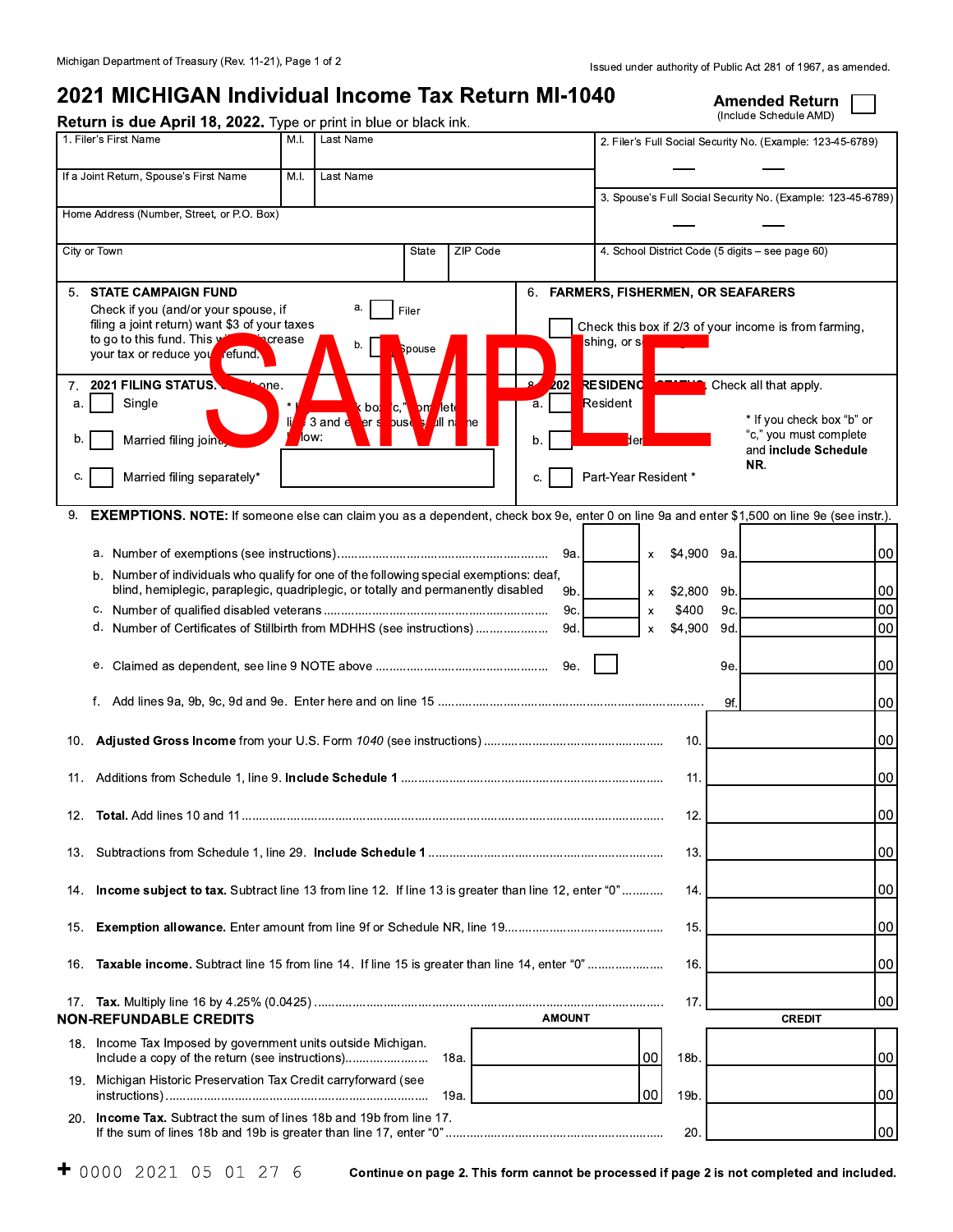|            | 2021 MI-1040, Page 2 of 2                                                                                                                                                                                                           |                           |      | Filer's Full Social Security Number |                                 |      |                                                                                                                                                         |         |
|------------|-------------------------------------------------------------------------------------------------------------------------------------------------------------------------------------------------------------------------------------|---------------------------|------|-------------------------------------|---------------------------------|------|---------------------------------------------------------------------------------------------------------------------------------------------------------|---------|
| 21.        |                                                                                                                                                                                                                                     |                           |      |                                     |                                 | 21.  |                                                                                                                                                         | 00      |
| 22.        |                                                                                                                                                                                                                                     |                           |      |                                     |                                 | 22.  |                                                                                                                                                         | 00      |
| 23.        | <b>USE TAX.</b> Use tax due on Internet, mail order or other out-of-state purchases from                                                                                                                                            |                           |      |                                     |                                 | 23.  |                                                                                                                                                         | 00      |
|            |                                                                                                                                                                                                                                     |                           |      |                                     | 24.                             |      |                                                                                                                                                         | 00      |
|            | <b>REFUNDABLE CREDITS AND PAYMENTS</b>                                                                                                                                                                                              |                           |      |                                     |                                 |      |                                                                                                                                                         |         |
| 25.        |                                                                                                                                                                                                                                     |                           |      |                                     |                                 | 25.  |                                                                                                                                                         | 00      |
| 26.        |                                                                                                                                                                                                                                     |                           |      |                                     | <b>FEDERAL</b>                  | 26   | <b>MICHIGAN</b>                                                                                                                                         | 00      |
| 27.        | Earned Income Tax Credit. Multiply line 27a by 6% (0.06) and                                                                                                                                                                        |                           | 27a. |                                     | 00                              | 27b. |                                                                                                                                                         | 00      |
| 28.        |                                                                                                                                                                                                                                     |                           |      |                                     |                                 | 28.  |                                                                                                                                                         | 00      |
| 29.        | Credit for allocated share of tax paid by an electing flow-through entity (see instructions)                                                                                                                                        |                           |      |                                     |                                 | 29.  |                                                                                                                                                         | 00      |
| 30.        | Michigan tax withheld from Schedule W, line 6. Include Schedule W (do not submit W-2s)                                                                                                                                              |                           |      |                                     |                                 | 30.  |                                                                                                                                                         | 00      |
|            |                                                                                                                                                                                                                                     |                           |      |                                     |                                 | 31   |                                                                                                                                                         | 00      |
| 31.<br>32. | 2021 AMENDED RETURNS ONLY. Taxpayers completing an original 2021 return should skip to line 33.<br>Amended returns must include Schedule AMD (see instructions).                                                                    |                           |      |                                     |                                 |      |                                                                                                                                                         |         |
|            | If you had a refund and/or credit forward on the original return, check box 32a and enter this amount as a<br>32a.<br>negative number on line 32c.                                                                                  |                           |      |                                     |                                 |      |                                                                                                                                                         |         |
|            | If you paid with the original return, check box 32b and enter the amount paid with the original return, plus<br>32b.<br>any additional tax paid after filing, as a positive number on line 32c. Do not include interest or penalty. |                           |      |                                     |                                 | 32c. |                                                                                                                                                         | 00      |
| 33.        | Total refundable credits and payments. Add lines 25, 26, 27b, 28, 29, 30, 31 and 32c                                                                                                                                                |                           |      |                                     | 33.                             |      |                                                                                                                                                         | 00      |
|            | <b>REFUND OR TAX DUE</b>                                                                                                                                                                                                            |                           |      |                                     |                                 |      |                                                                                                                                                         |         |
|            | 34. If line 33 is less than line 24, subtract line 33 from line 24. If applicable, see instructions.                                                                                                                                |                           |      |                                     |                                 |      |                                                                                                                                                         |         |
|            | Include interest                                                                                                                                                                                                                    | 00 and penalty            |      |                                     | 34                              |      |                                                                                                                                                         | 00      |
| 35.        | <b>Overpayment.</b> If line 33 is greater than line 24, subtract line 24 from line 33                                                                                                                                               |                           |      |                                     | 35.                             |      |                                                                                                                                                         | 00      |
| 36.        | Credit Forward. Amount of line 35 to be credited to your 2022 estimated tax for your 2022 tax return                                                                                                                                |                           |      |                                     |                                 | 36.  |                                                                                                                                                         | 00      |
|            |                                                                                                                                                                                                                                     |                           |      |                                     | <b>REFUND</b><br>37.            |      |                                                                                                                                                         | 00      |
|            | <b>DIRECT DEPOSIT</b>                                                                                                                                                                                                               | a. Routing Transit Number |      |                                     | b. Account Number               |      | c. Type of Account                                                                                                                                      |         |
| and c.     | Deposit your refund directly to your financial<br>institution! See instructions and complete a, b                                                                                                                                   |                           |      |                                     |                                 |      | 2.<br>Checking                                                                                                                                          | Savings |
|            | Deceased Taxpayer. If Filer and/or Spouse died after December 31, 2020, enter dates below.<br><b>ENTER DATE OF DEATH ONLY.</b> Example: 04-15-2021 (MM-DD-YYYY)                                                                     |                           |      |                                     |                                 |      | <b>Preparer Certification.</b> <i>I declare under penalty of perjury that</i><br>this return is based on all information of which I have any knowledge. |         |
| Filer      |                                                                                                                                                                                                                                     | Spouse                    |      |                                     | Preparer's PTIN, FEIN or SSN    |      |                                                                                                                                                         |         |
|            | <b>Taxpayer Certification.</b> I declare under penalty of perjury that the information in this return<br>and attachments is true and complete to the best of my knowledge.                                                          |                           |      |                                     | Preparer's Name (print or type) |      |                                                                                                                                                         |         |
|            | Filer's Signature                                                                                                                                                                                                                   |                           | Date |                                     | Preparer's Signature            |      |                                                                                                                                                         |         |
|            | Spouse's Signature                                                                                                                                                                                                                  |                           | Date |                                     |                                 |      | Preparer's Business Name, Address and Telephone Number                                                                                                  |         |
|            | By checking this box, I authorize Treasury to discuss my return with my preparer.                                                                                                                                                   |                           |      |                                     |                                 |      |                                                                                                                                                         |         |

Refund, credit, or zero returns. Mail your return to: Michigan Department of Treasury, Lansing, MI 48956 Pay amount on line 34 (see instructions). Mail your check and return to: Michigan Department of Treasury, Lansing, MI 48929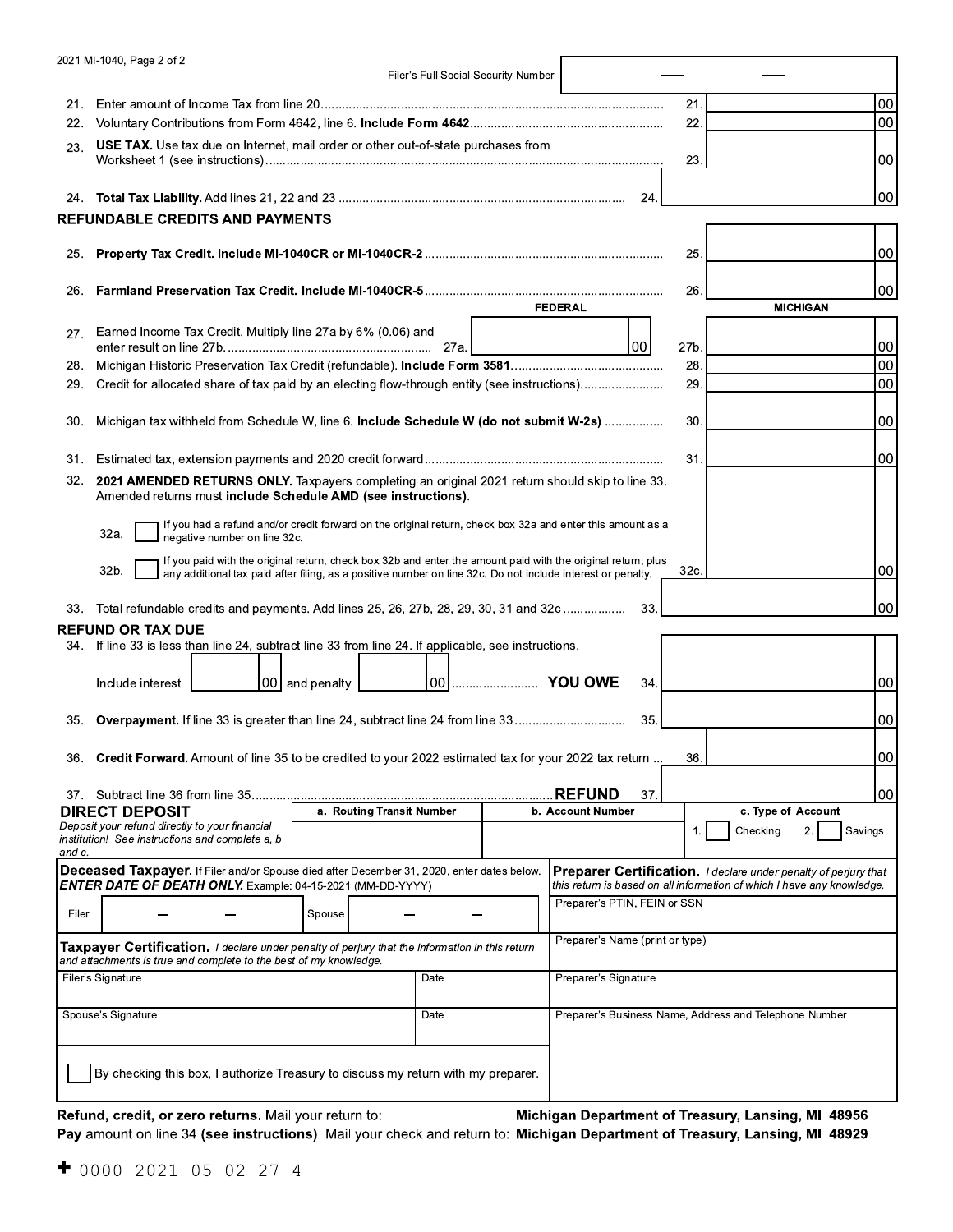

EXECUTIVE DIRECTOR & CEO Annette Downey

BOARD OFFICERS Judith Summers, Chair Dr. Steffan Taub, Vice Chair Jonathan Landsman, Secretary

> BOARD MEMBERS Adam Fuhrman Dr. Bijaya Avastny Hans Robert Klotz Mary Kucharek Malkia Newman Sidney Rubin John Paul Torres Sarah Guadalupe Hadas Bernard

RE: Request & Consent for Disclosure of Michigan Tax Return

This letter is in follow‐up to your application for Family Support Subsidy benefits. In order to process the application, we are required to obtain verification of your income. If you have reported that state income tax was not filed, it is necessary to verify your income through the Michigan Department of Treasury. The attached form will provide the required authorization for income verification. Please sign/date the form and return it as soon as possible to:

> **Oakland Community Health Network ATTN: Stephanie Glennie 5505 Corporate Dr. Troy, MI 48098**

Sincerely,

Stephanie Glennie Administrative and Special Projects Coordinator Oakland Community Health Network Phone: (248) 464‐6379 Fax: (947) 218‐3836 glennies@oaklandchn.org

Inspire Hope • Empower People • Strengthen Communities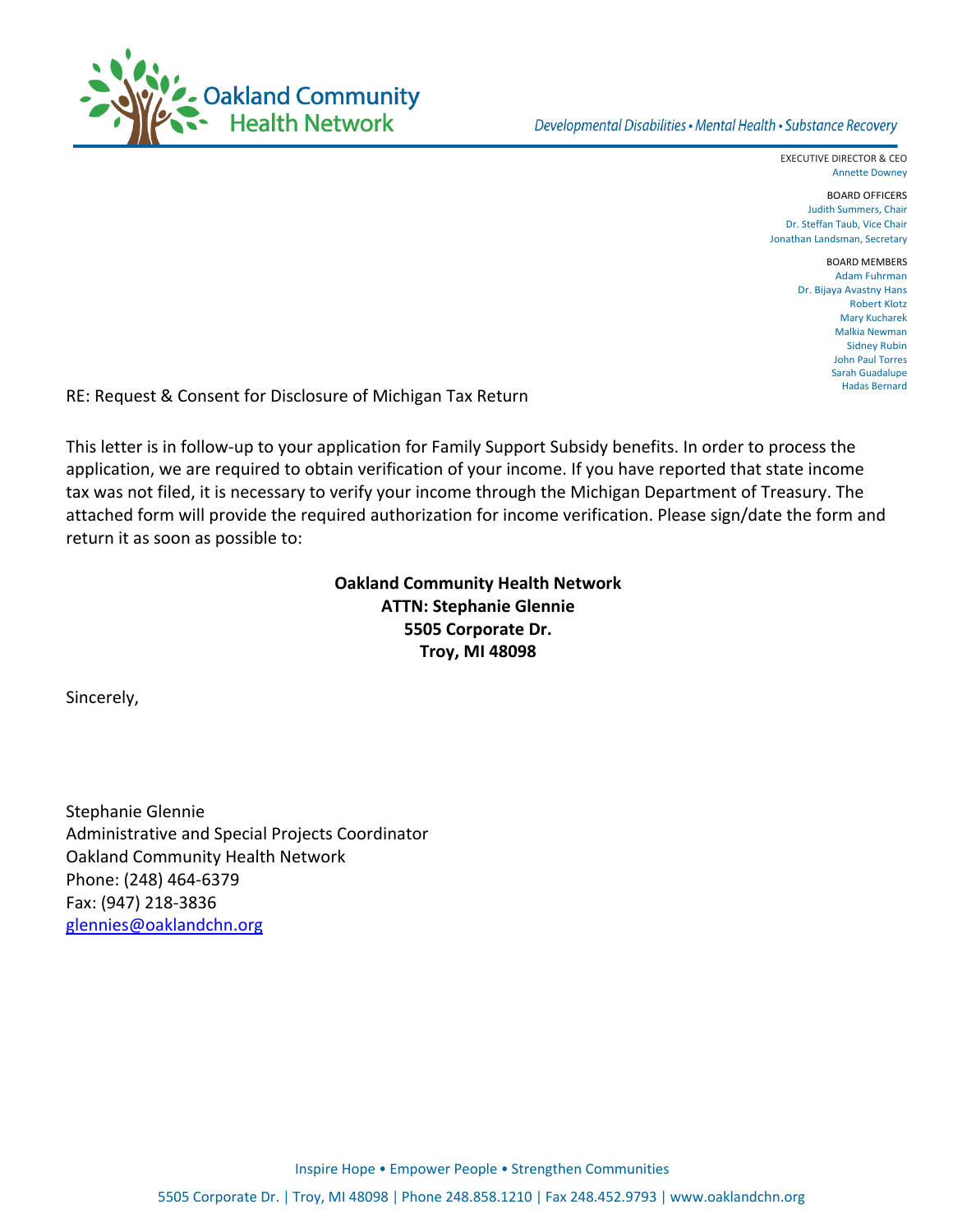## **Request and Consent for Disclosure of Michigan Tax Return Information**

Issued under authority of Public Act 122 of 1941, MCL 205.1.

The Revenue Act, Public Act 122 of 1941, MCL 205.28(1)(f), makes all information acquired in administering taxes confidential. The Michigan Department of Treasury recoups cost for preparing copies of tax returns or tax return information requested by local units of government or other third parties. Taxpayers may receive copies of their personal tax returns at no charge. The current fee schedule is listed below (see Part 3).

| <b>PART 1: TAXPAYER INFORMATION</b>                                                                                                                                                                                                                                                                                                                                    |                                                                 |                  |                                |              |                         |                   |
|------------------------------------------------------------------------------------------------------------------------------------------------------------------------------------------------------------------------------------------------------------------------------------------------------------------------------------------------------------------------|-----------------------------------------------------------------|------------------|--------------------------------|--------------|-------------------------|-------------------|
| Enter the name of the individual or business, address and account number for which the tax information is being requested.                                                                                                                                                                                                                                             |                                                                 |                  |                                |              |                         |                   |
| <b>Taxpayer Last Name</b>                                                                                                                                                                                                                                                                                                                                              | <b>First Name</b>                                               | МΙ               | Social Security Number or FEIN |              | <b>Telephone Number</b> |                   |
| Secondary Taxpayer Last Name                                                                                                                                                                                                                                                                                                                                           | <b>First Name</b>                                               | MI               | Social Security Number or FEIN |              | Telephone Number        |                   |
| Address (Street)                                                                                                                                                                                                                                                                                                                                                       |                                                                 |                  | <b>State</b>                   | ZIP Code     |                         |                   |
| Tax Type                                                                                                                                                                                                                                                                                                                                                               |                                                                 |                  |                                |              |                         |                   |
| Income Tax<br><b>SBT</b><br><b>MBT</b><br><b>CIT</b><br><b>SUW</b><br>Other                                                                                                                                                                                                                                                                                            |                                                                 |                  |                                |              |                         |                   |
| Tax Year(s)                                                                                                                                                                                                                                                                                                                                                            |                                                                 | <b>Tax Forms</b> |                                |              |                         |                   |
| The most recent completed tax year within the last 5 years<br><b>PART 2: AUTHORIZATION</b>                                                                                                                                                                                                                                                                             |                                                                 | 1040             |                                |              |                         |                   |
| I authorize the State of Michigan, Department of Treasury to furnish tax returns and/or tax return information specified in Part 1 to the appointee listed<br>below. This authorization expires in six months and is not a substitute for a formal Form 151, Authorized Representative Declaration.                                                                    |                                                                 |                  |                                |              |                         |                   |
| Appointee Name                                                                                                                                                                                                                                                                                                                                                         |                                                                 | E-mail Address   |                                |              | <b>Telephone Number</b> |                   |
| Stephanie Glennie (Oakland Community Health Network)                                                                                                                                                                                                                                                                                                                   |                                                                 |                  | glennies@oaklandchn.org        |              | (248) 464-6379          |                   |
| Address (Street)                                                                                                                                                                                                                                                                                                                                                       |                                                                 | City             |                                | <b>State</b> |                         | ZIP Code<br>48098 |
| 5505 Corporate Drive<br>Signature of Taxpayer OR Legal Representative                                                                                                                                                                                                                                                                                                  |                                                                 | Troy             |                                | MI<br>Date   |                         |                   |
|                                                                                                                                                                                                                                                                                                                                                                        |                                                                 |                  |                                |              |                         |                   |
| Signature of Taxpayer OR Legal Representative                                                                                                                                                                                                                                                                                                                          |                                                                 |                  |                                | Date         |                         |                   |
| <b>PART 3: FEE SCHEDULE</b>                                                                                                                                                                                                                                                                                                                                            |                                                                 |                  |                                |              |                         |                   |
| Local units of government or other third parties must pay the fee described here. Taxpayers may receive copies of their personal tax returns at no<br>charge. Payment for tax return information must accompany the request. Make checks payable to the State of Michigan and write index code # 19182<br>on the check. * Large requests will be assessed differently. |                                                                 |                  |                                |              |                         |                   |
| <b>First Year</b>                                                                                                                                                                                                                                                                                                                                                      | \$5.00                                                          |                  |                                |              | \$5.00                  |                   |
| <b>Additional Year(s)</b>                                                                                                                                                                                                                                                                                                                                              | \$3.00 X                                                        |                  |                                |              |                         |                   |
|                                                                                                                                                                                                                                                                                                                                                                        |                                                                 |                  | <b>FEE TOTAL</b>               |              | \$0.00                  |                   |
| Please allow 60 days for processing your request.<br>Submit your request with payment to the following address:<br>Michigan Department of Treasury<br>Office of Privacy and Security, Disclosure Unit<br>430 W. Allegan Street<br>Lansing, MI 48922<br>Telephone: (517) 636-4239                                                                                       |                                                                 |                  |                                |              |                         |                   |
| <b>Treasury Use Only</b>                                                                                                                                                                                                                                                                                                                                               |                                                                 |                  |                                |              |                         |                   |
| The attached information is furnished for tax year(s)<br>1 <sub>1</sub><br><u> 1989 - Johann John Stein, mars et al. 1989 - John Stein, mars et al. 1989 - John Stein, mars et al. 1989 - John Stein, mars et al. 1989 - John Stein, mars et al. 1989 - John Stein, mars et al. 1989 - John Stein, mars et </u>                                                        |                                                                 |                  |                                |              |                         |                   |
| 2.<br>No record of filing a return for tax year(s)                                                                                                                                                                                                                                                                                                                     |                                                                 |                  |                                |              |                         |                   |
| 3.                                                                                                                                                                                                                                                                                                                                                                     | The account number submitted needs to be verified for accuracy. |                  |                                |              |                         |                   |
| 4.<br>5.                                                                                                                                                                                                                                                                                                                                                               | The account number provided is being used by another taxpayer.  |                  |                                |              |                         |                   |
|                                                                                                                                                                                                                                                                                                                                                                        |                                                                 |                  |                                |              |                         |                   |
| Disclosure Office Approval                                                                                                                                                                                                                                                                                                                                             |                                                                 |                  |                                | Fee Received |                         | Date Completed    |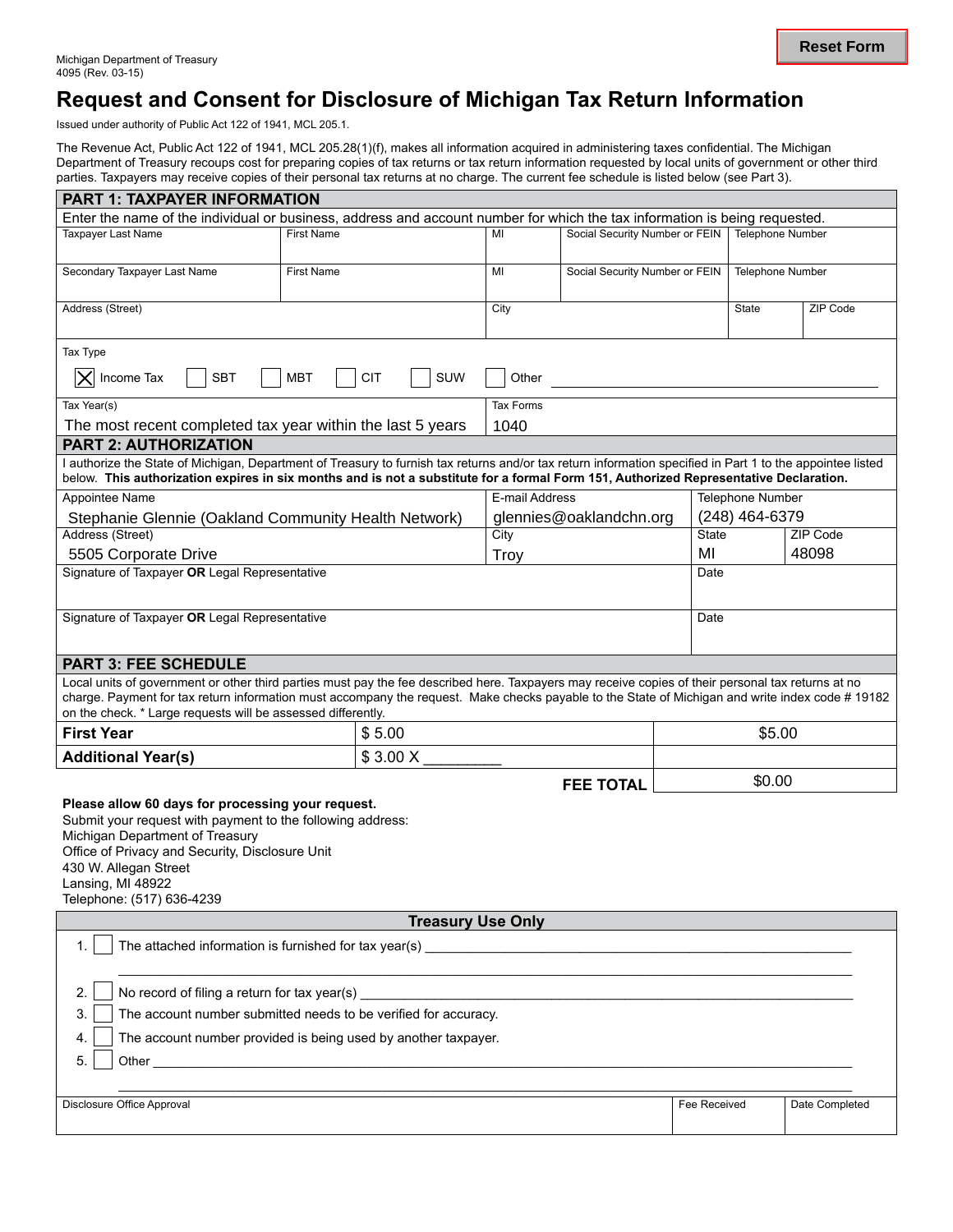

EXECUTIVE DIRECTOR & CEO Annette Downey

BOARD OFFICERS Judith Summers, Chair Dr. Steffan Taub, Vice Chair Jonathan Landsman, Secretary

## **MICHIGAN DEPARTMENT OF HEALTH & HUMAN SERVICES FAMILY SUPPORT SUBSIDY PROGRAM ANNUAL FAMILY SURVEY INFORMATION SHEET**

(Updated January 2018)

BOARD MEMBERS Adam Fuhrman Dr. Bijaya Avastny Hans Robert Klotz Mary Kucharek Malkia Newman Sidney Rubin John Paul Torres Sarah Guadalupe Hadas Bernard

The Michigan Department of Health and Human Services, Family Support Subsidy (FSS) program is required by statute to send an annual report to the Governor and Legislature outlining efforts undertaken by the FSS program in providing monetary assistance to eligible families caring for children with severe developmental disabilities. A large part of the report communicated what you think of the program and reports other types of assistance you would welcome. This information comes from your completing of the FSS annual family survey which is done during your child's annual renewal for FSS. Although completing of this brief survey is optional, your assistance in completing this survey provides valuable feedback.

The survey can be taken online or by using the traditional mail-in paper form. To access the online survey, please visit: [https://survey.mphi.org/surveys/?s=celjUgcyo3.](https://survey.mphi.org/surveys/?s=celjUgcyo3) Although online completing is highly encouraged, print materials (survey and postage paid envelope) are available by contacting Stephanie Murray, OCHN Family Supports Subsidy Coordinator, at 248.464.6379.

Data entered on this survey online is secure and cannot be viewed by others. If you encounter problems using the on-line survey, you may contact Wendy Walser at 517.241.5774 or by email at [walserw1@michigan.gov.](mailto:walserw1@michigan.gov) As an alternative, you can simply contact your local FSS coordinator for a paper copy and postage paid envelope.

Family Support Subsidy Program Annual Family Survey Form Number: MDHHS-1180

Inspire Hope • Empower People • Strengthen Communities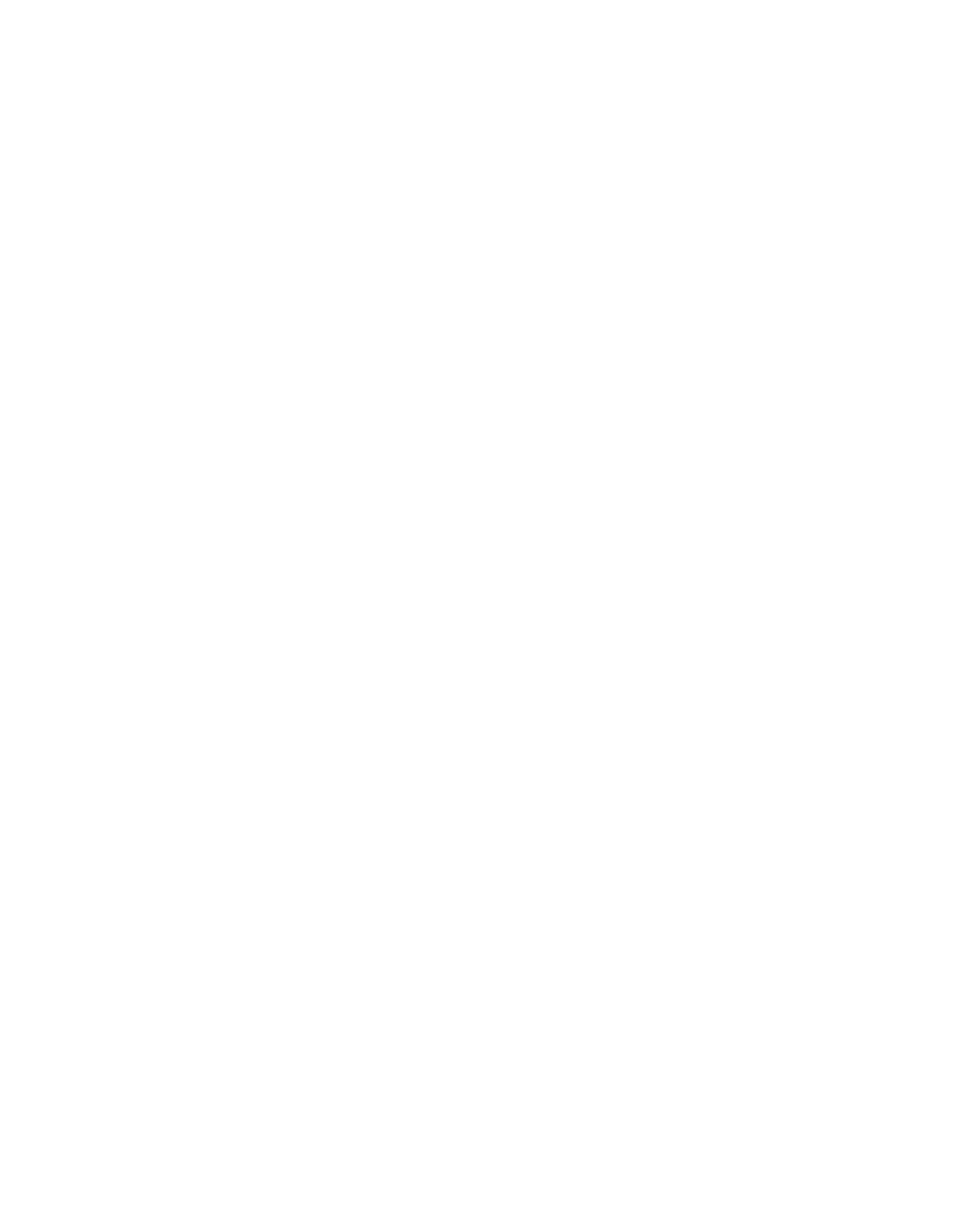# Family Support Subsidy *Annual Survey*



Greetings! This survey is available to parents or guardians of children enrolled in the family support subsidy program. It should take between five and ten minutes to complete.

On an annual basis, the Michigan Department of Health and Human Services sends a family support subsidy program report to the Governor and Legislature. Data collected from this survey makes up much of the report. Completing the survey is optional, but we highly encourage you to take a few minutes to respond. The annual report is also made available on the MDHHS website. To locate the most recently published report, go to [www.michigan.gov/mdhhs](http://www.michigan.gov/mdhhs) and type "family support subsidy program" in the search box.

Thank you for your willingness to share your thoughts regarding the administration of the family support subsidy program.

| Today's Date:<br>Day<br>Month                                                                                                                             | Year                                                                            |           |                                                                                                                                   |                |        |
|-----------------------------------------------------------------------------------------------------------------------------------------------------------|---------------------------------------------------------------------------------|-----------|-----------------------------------------------------------------------------------------------------------------------------------|----------------|--------|
| 1. When did your family receive a subsidy check for the FIRST time?                                                                                       | $\Box$ 1-12 months ago<br>13-24 months ago<br>ப<br>More than 24 months ago<br>⊔ |           |                                                                                                                                   |                |        |
| 2. How often is the monthly amount<br>of the subsidy adequate to help you                                                                                 | <b>Never</b>                                                                    | Seldom    | Sometimes                                                                                                                         | <b>Usually</b> | Always |
| meet your child's needs?                                                                                                                                  | ◻                                                                               | $\Box$    | ❏                                                                                                                                 | □              | ❏      |
| 3. What is your child's educational eligibility category?<br>4. Did your child return to your home from an out-of-home<br>placement during the last year? |                                                                                 | Yes<br>⊔  | Cognitive Impairment (CI)<br>Severe Multiple Impairment (SXI)<br>Autism Spectrum Disorder (ASD)<br>No (please skip to question 7) |                |        |
| 5. How much did the subsidy influence your<br>decision to bring your child home?                                                                          | A little<br>$\Box$                                                              | Some<br>◻ | A lot<br>◻                                                                                                                        |                |        |
| 6. Please describe how the subsidy helped bring your child home:                                                                                          |                                                                                 |           |                                                                                                                                   |                |        |

\_\_\_\_\_\_\_\_\_\_\_\_\_\_\_\_\_\_\_\_\_\_\_\_\_\_\_\_\_\_\_\_\_\_\_\_\_\_\_\_\_\_\_\_\_\_\_\_\_\_\_\_\_\_\_\_\_\_\_\_\_\_\_\_\_\_\_\_\_\_\_\_\_\_\_\_\_\_\_\_\_\_\_\_\_\_\_\_\_\_\_\_\_\_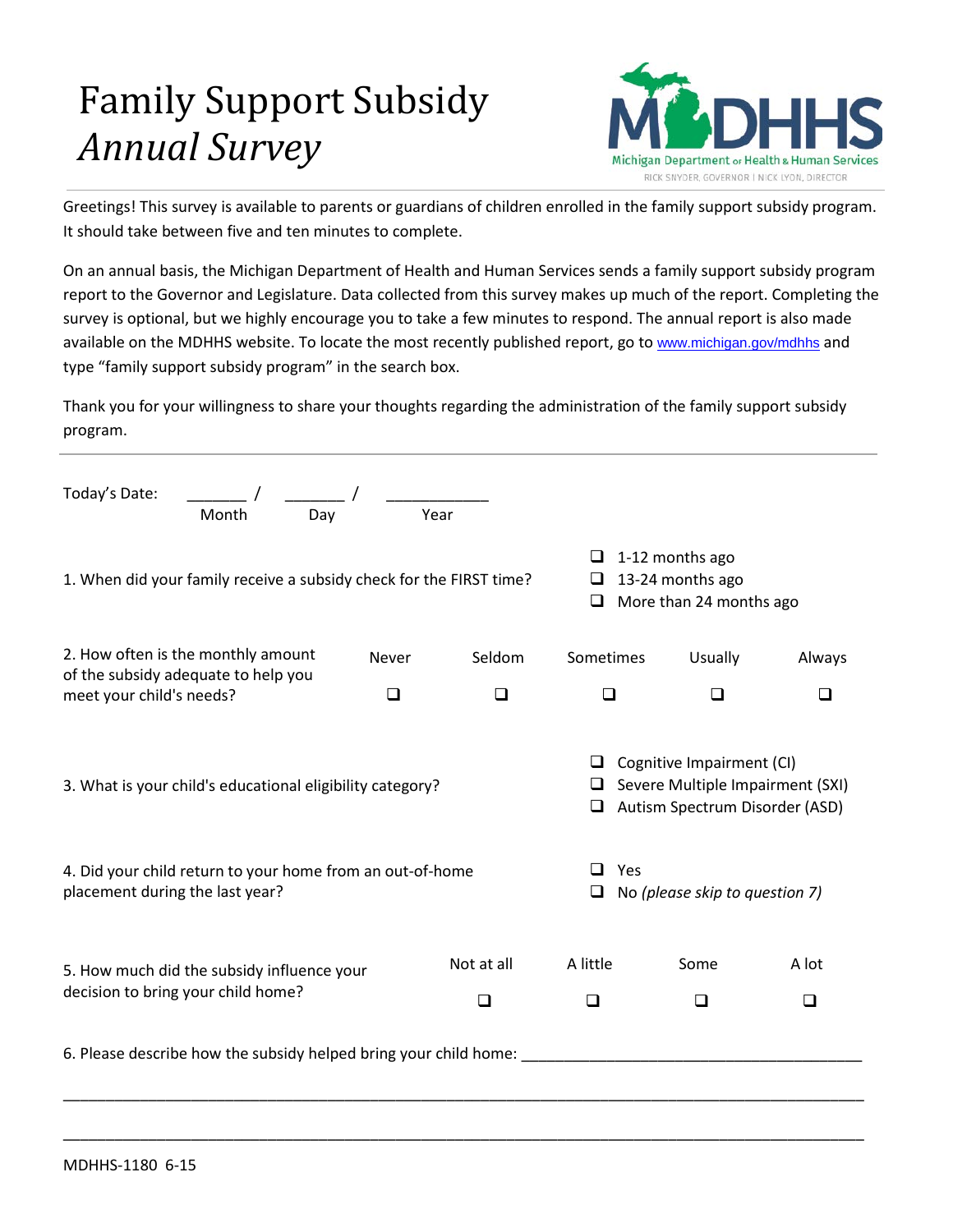7. Here is a list of services and items you may have purchased with the subsidy. Please check all the ways you have used the subsidy in the last year.

| ப | Adaptive equipment for your<br>child          | ⊔ | Depends/Pull-ups/Diapers        | ⊔  | Occupational, physical or<br>speech therapy |
|---|-----------------------------------------------|---|---------------------------------|----|---------------------------------------------|
|   | Behavioral aides                              | ப | Educational aids or toys        | ⊔  | Respite services                            |
| ⊔ | Camp or recreation for your<br>child          | ⊔ | General household expenses      | ⊔  | Special foods                               |
| u | Changes to make your house<br>more accessible | ⊔ | Individual or family counseling | ⊔. | Transportation expenses                     |
| ப | Clothing for your child                       | ப | In-home nursing care            |    | Other:                                      |
| ⊔ | Day care for your child with<br>disabilities  |   | Medical expenses                |    |                                             |

| How satisfied are you with                                                                | Very<br><b>Dissatisfied</b> | Somewhat<br>Dissatisfied | Neutral | Somewhat<br>Satisfied | Very<br>Satisfied |
|-------------------------------------------------------------------------------------------|-----------------------------|--------------------------|---------|-----------------------|-------------------|
| 8. The amount of the subsidy                                                              |                             |                          |         |                       |                   |
| 9. How your application was handled<br>at the community mental health<br>services agency? |                             |                          |         |                       |                   |
| 10. The information you received<br>about the program?                                    |                             |                          |         |                       |                   |
| 11. Your overall experience with the<br>subsidy program?                                  |                             |                          |         |                       |                   |

| How much has the subsidy                          | Not at all | A little | Some | A lot |
|---------------------------------------------------|------------|----------|------|-------|
| 12. Helped meet the special needs of your family? |            |          |      |       |
| 13. Helped meet the special needs of your child?  |            |          |      |       |
| 14. Improved your family's life?                  |            |          |      |       |
| 15. Improved your ability to care for your child? |            |          |      |       |
| 16. Helped your family do more things together?   |            |          |      |       |
| 17. Eased your financial worries?                 |            |          |      |       |
| 18. Reduced stress in your family's life?         |            |          |      |       |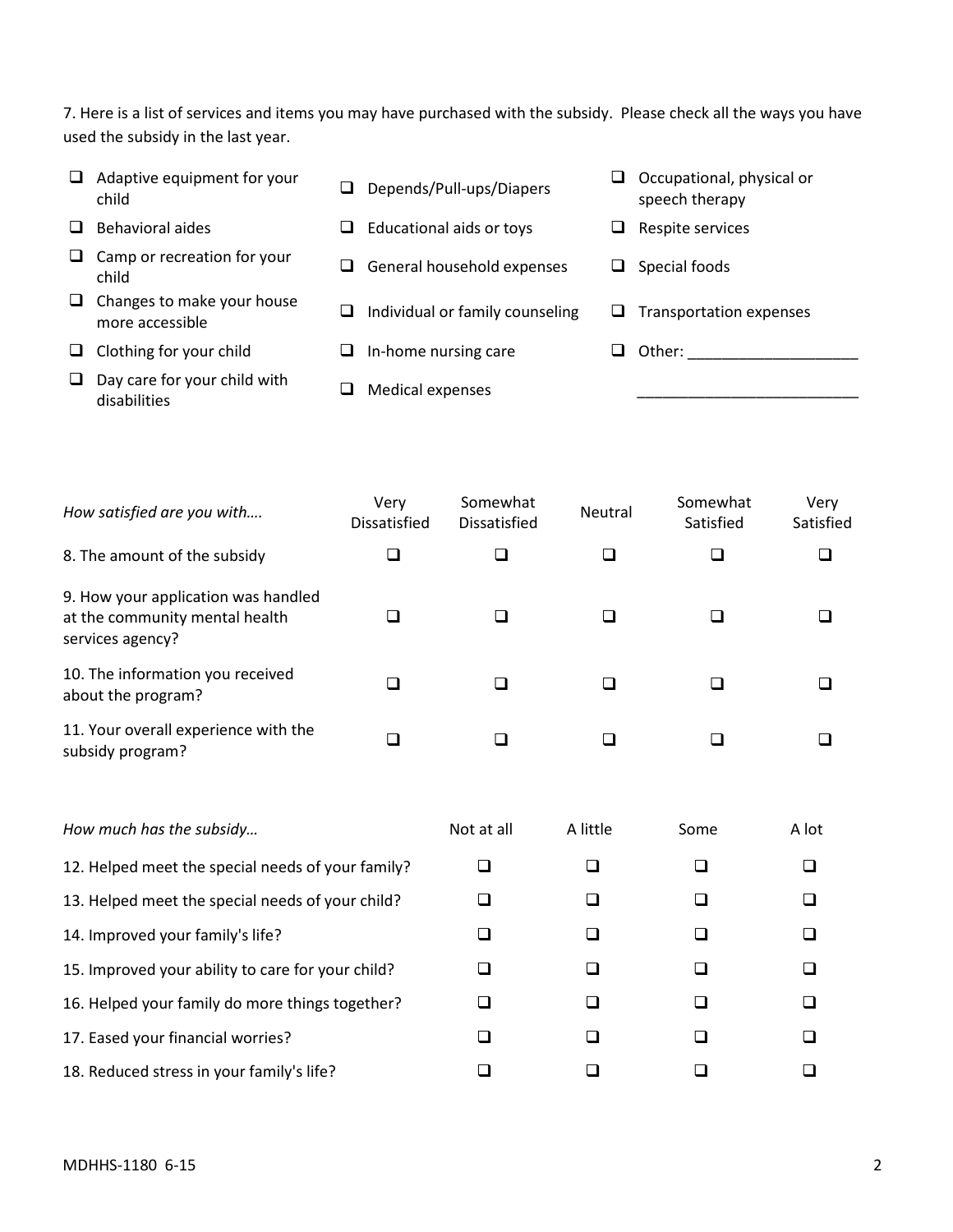19. You are invited to share an example or story describing how the subsidy has helped your child in the past year.

20. We would like to know about other services your family might be receiving from your county community mental health agency.

*Please check the services you have received in the past 12 months to support your child with disabilities.*

- 
- $\Box$  Camp or recreational activities  $\Box$  In-home nursing  $\Box$  Services coordination
- $\Box$  Changes to make your house accessible
- 
- $\Box$  Day care for your child with disabilities
- $\Box$  Individual or family counseling
- $\Box$  Adaptive equipment  $\Box$  In-home behavioral aides  $\Box$  Respite services
	-
	- Occupational, physical, or speech therapy
	-
	- $\Box$  Person-centered planning/family centered practice
	- $\Box$  Planning for child's transition to adult services
- 
- 
- $\Box$  Sibling support groups
- $\Box$  Children's Waiver Program  $\Box$  Parent support groups  $\Box$  Specialized medical services
	- $\Box$  Training on how to teach your child basic skills
	- $\Box$  Training on managing behavior problems

21. Consider the services you DID NOT report receiving in the past year from question #20 above. From this list, please tell us the top three services you would be most interested in receiving by listing them in order of importance.

| $1st$ most important: |  |
|-----------------------|--|
| $2nd$ most important: |  |
| 3rd most important:   |  |